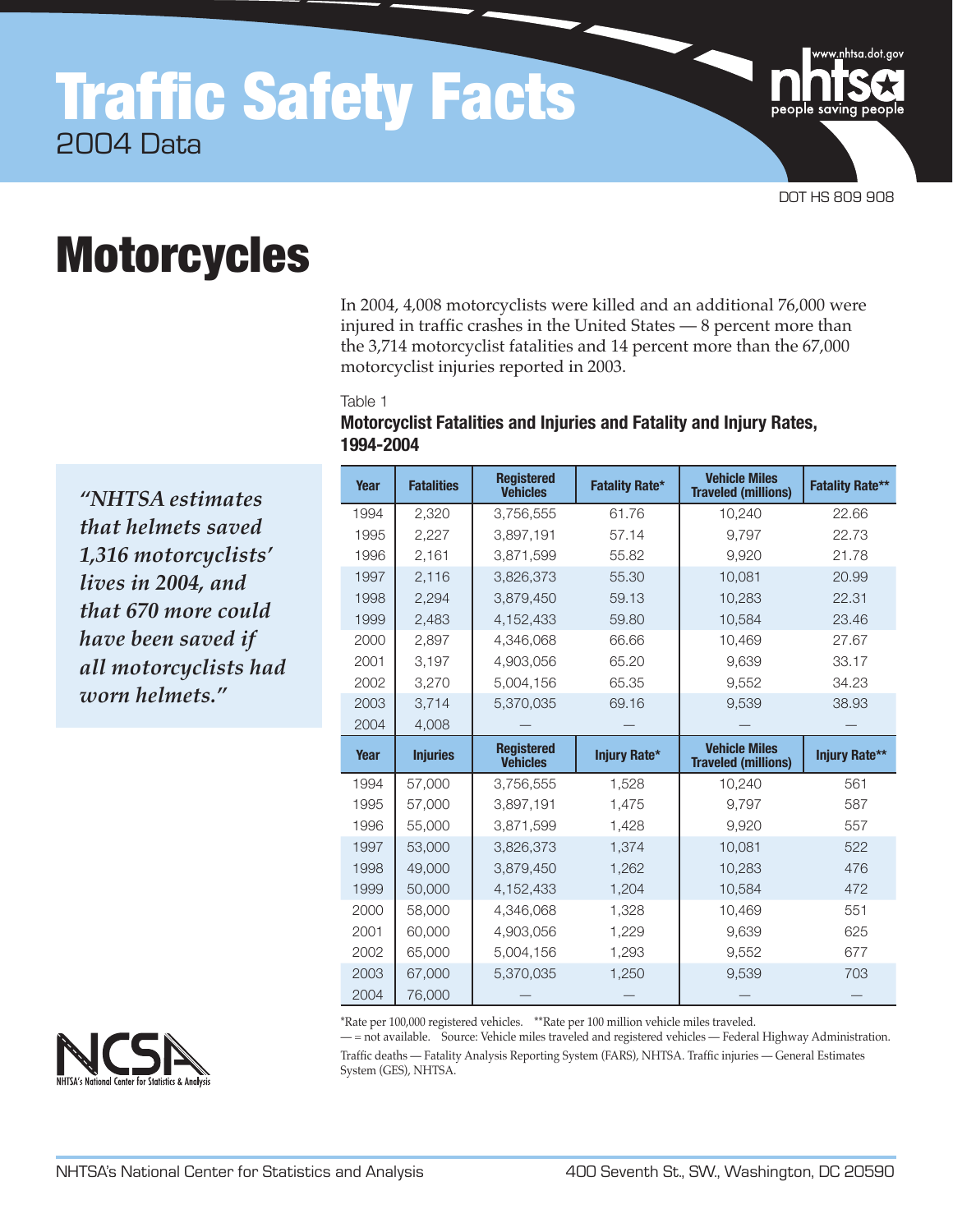# Table 2 **2004 Motorcycle Rider Fatalities by State, Helmet Use, and Operator Alcohol Use**

| <b>State</b>           | <b>Total Motorcycle</b><br><b>Rider Fatalities</b> | <b>Helmeted</b> | <b>Not Helmeted</b> | <b>Operators With</b><br>$\text{BAC} \geq .01$ | <b>Operators With</b><br><b>No Alcohol</b> |
|------------------------|----------------------------------------------------|-----------------|---------------------|------------------------------------------------|--------------------------------------------|
|                        | <b>Number</b>                                      | <b>Percent</b>  | <b>Percent</b>      | <b>Number</b>                                  | <b>Number</b>                              |
| Alabama                | 74                                                 | 90.5            | 9.5                 | 17                                             | 57                                         |
| Alaska                 | 8                                                  | 37.5            | 62.5                | $\ensuremath{\mathsf{3}}$                      | 5                                          |
| Arizona                | 119                                                | 30.9            | 69.1                | 40                                             | 79                                         |
| Arkansas               | 57                                                 | 36.8            | 63.2                | 14                                             | 43                                         |
| California             | 432                                                | 86.0            | 14.0                | 127                                            | 305                                        |
| Colorado               | 80                                                 | 23.8            | 76.3                | 21                                             | 59                                         |
| Connecticut            | 57                                                 | 32.1            | 67.9                | 26                                             | 31                                         |
| Delaware               | 8                                                  | 37.5            | 62.5                | $\overline{c}$                                 | 6                                          |
| Dist of Columbia       | 8                                                  | 50.0            | 50.0                | $\mathbf{1}$                                   | $\overline{7}$                             |
| Florida                | 432                                                | 42.0            | 58.0                | 148                                            | 284                                        |
| Georgia                | 111                                                | 92.7            | 7.3                 | 32                                             | 79                                         |
| Hawaii                 | 21                                                 | 38.1            | 61.9                | 10                                             | 11                                         |
| Idaho                  | 24                                                 | 37.5            | 62.5                | 11                                             | 14                                         |
| Illinois               | 157                                                | 20.4            | 79.6                | 70                                             | 87                                         |
| Indiana                | 108                                                | 25.7            | 74.3                | 33                                             | 75                                         |
| lowa                   | 37                                                 | 27.8            | 72.2                | 12                                             | 25<br>21                                   |
| Kansas<br>Kentucky     | 30<br>68                                           | 28.6<br>36.8    | 71.4<br>63.2        | $\Theta$<br>26                                 | 42                                         |
| Louisiana              | 72                                                 | 47.0            | 53.0                | 25                                             | 47                                         |
| Maine                  | 22                                                 | 50.0            | 50.0                | 8                                              | 14                                         |
| Maryland               | 69                                                 | 82.6            | 17.4                | 28                                             | 41                                         |
| Massachusetts          | 58                                                 | 85.5            | 14.5                | 23                                             | 35                                         |
| Michigan               | 81                                                 | 92.2            | 7.8                 | 29                                             | 52                                         |
| Minnesota              | 52                                                 | 28.8            | 71.2                | 13                                             | 39                                         |
| Mississippi            | 40                                                 | 42.5            | 57.5                | 11                                             | 29                                         |
| Missouri               | 56                                                 | 77.8            | 22.2                | 19                                             | 37                                         |
| Montana                | 21                                                 | 42.9            | 57.1                | $\,8\,$                                        | 13                                         |
| Nebraska               | 21                                                 | 78.9            | 21.1                | 8                                              | 13                                         |
| Nevada                 | 52                                                 | 78.0            | 22.0                | 17                                             | 35                                         |
| New Hampshire          | 28                                                 | 51.9            | 48.1                | $\hbox{9}$                                     | 19                                         |
| New Jersey             | 73                                                 | 89.7            | 10.3                | 27                                             | 46                                         |
| New Mexico             | 39                                                 | 28.2            | 71.8                | 11                                             | 28                                         |
| New York               | 150                                                | 85.3            | 14.7                | 43                                             | 107                                        |
| North Carolina         | 134                                                | 90.2            | 9.8                 | 41                                             | 93                                         |
| North Dakota           | $\Theta$                                           | 44.4            | 55.6                | $\overline{4}$                                 | 5                                          |
| Ohio<br>Oklahoma       | 134<br>78                                          | 26.9<br>21.8    | 73.1<br>78.2        | 60<br>27                                       | 75<br>51                                   |
|                        | 37                                                 | 91.9            | 8.1                 | 13                                             | 24                                         |
| Oregon<br>Pennsylvania | 158                                                | 50.3            | 49.7                | 66                                             | 92                                         |
| Rhode Island           | 10                                                 | 30.0            | 70.0                | $\overline{7}$                                 | 3                                          |
| South Carolina         | 88                                                 | 18.2            | 81.8                | 31                                             | 57                                         |
| South Dakota           | 26                                                 | 32.0            | 68.0                | $\sqrt{5}$                                     | 21                                         |
| <b>Tennessee</b>       | 93                                                 | 86.0            | 14.0                | 27                                             | 66                                         |
| Texas                  | 285                                                | 41.5            | 58.5                | 126                                            | 159                                        |
| Utah                   | 31                                                 | 25.8            | 74.2                | $\mathbf 5$                                    | 26                                         |
| Vermont                | 11                                                 | 90.9            | 9.1                 | $\mathbf{2}$                                   | $\overline{9}$                             |
| Virginia               | 57                                                 | 64.2            | 35.8                | 21                                             | 36                                         |
| Washington             | 72                                                 | 91.5            | 8.5                 | 21                                             | 52                                         |
| West Virginia          | 27                                                 | 92.6            | 7.4                 | $\,6$                                          | 22                                         |
| Wisconsin              | 80                                                 | 23.8            | 76.3                | 33                                             | 47                                         |
| Wyoming                | 13                                                 | 30.8            | 69.2                | $\overline{7}$                                 | 6                                          |
| <b>U.S. Total</b>      | 4,008                                              | 55.3            | 44.7                | 1,382                                          | 2,626                                      |
| Puerto Rico            | 63                                                 | 33.3            | 66.7                | 27                                             | 36                                         |

Note: Percent helmeted based on fatalities with known helmet use.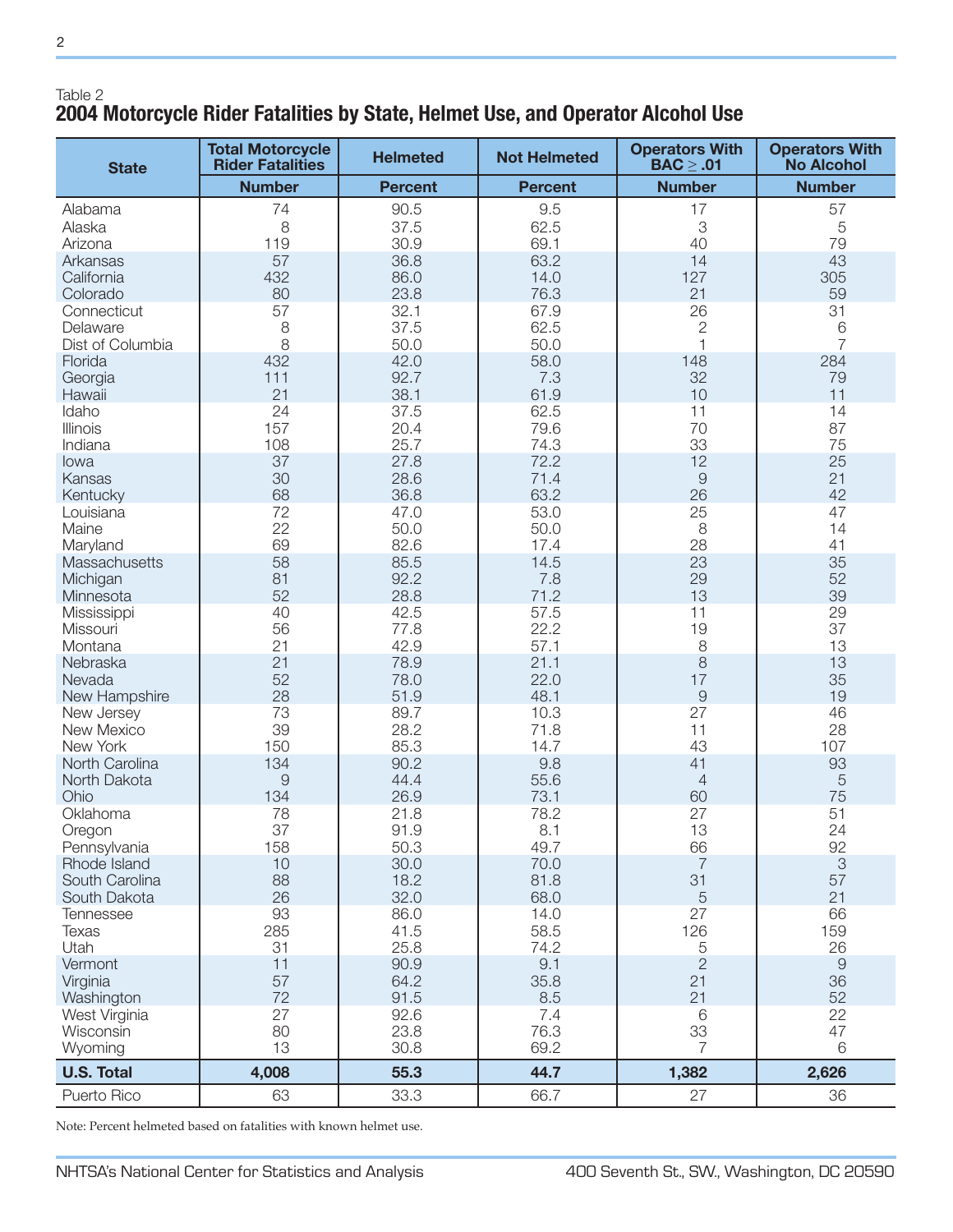An estimated 128,000 motorcyclists have died in traffic crashes since the enactment of the Highway Safety and National Traffic and Motor Vehicle Safety Act of 1966.

Motorcycles made up more than 2 percent of all registered vehicles in the United States in 2003 and accounted for only 0.3 percent of all vehicle miles traveled.

Per vehicle mile traveled in 2003, motorcyclists were about 32 times more likely than passenger car occupants to die in a motor vehicle traffic crash and 6 times more likely to be injured.

#### Table 3 **Occupant Fatality Rates by Vehicle Type, 1993 and 2003**

| <b>Fatality Rate</b>                   | <b>Motorcycles</b> | <b>Passenger</b><br><b>Cars</b> | Light<br><b>Trucks</b> |
|----------------------------------------|--------------------|---------------------------------|------------------------|
| 1993                                   |                    |                                 |                        |
| Per 100,000 Registered Vehicles        | 61.57              | 17.81                           | 15.04                  |
| Per 100 Million Vehicle Miles Traveled | 24.72              | 1.49                            | 1.26                   |
| 2003                                   |                    |                                 |                        |
| Per 100,000 Registered Vehicles        | 69.16              | 15.05                           | 14.65                  |
| Per 100 Million Vehicle Miles Traveled | 38.93              | 1.23                            | 1.19                   |
| Percent Change, 1993-2003              |                    |                                 |                        |
| Per 100,000 Registered Vehicles        | 12.34              | $-15.53$                        | $-2.64$                |
| Per 100 Million Vehicle Miles Traveled | 57.49              | $-17.80$                        | $-5.26$                |

Note: 2004 registered vehicle and vehicle miles traveled data not available.

Per registered vehicle, the fatality rate for motorcyclists in 2003 was 4.6 times the fatality rate for passenger car occupants. The injury rate for passenger car occupants per registered vehicle was 1.1 times the injury rate for motorcyclists.

In 2004, motorcyclists accounted for 9 percent of total traffic fatalities, 11 percent of all occupant fatalities, and 3 percent of all occupants injured.

# **Motorcycle Involvement in Crashes**

In 2004, 2,105 (51%) of all motorcycles involved in fatal crashes collided with another motor vehicle in transport. In two-vehicle crashes, 78 percent of the motorcycles involved were impacted in the front. Only 6 percent were struck in the rear.

Motorcycles are more likely than other vehicles to be involved in a fatal collision with a fixed object. In 2004, 26 percent of the motorcycles involved in fatal crashes collided with fixed objects, compared to 18 percent for passenger cars, 12 percent for light trucks, and 4 percent for large trucks.

Motorcycles are also more likely than other vehicles to be involved in an injury collision with a fixed object. In 2004, 11 percent of the reported injury crashes involving motorcycles were fixed object crashes, compared to 9 percent for passenger cars, 7 percent for light trucks, and 4 percent for large trucks.

In 2004, there were 1,803 two-vehicle fatal crashes involving a motorcycle and another vehicle. In 39 percent (711) of these crashes the other vehicle was turning left while the motorcycle was going straight, passing, or overtaking the vehicle. Both vehicles were going straight in 465 crashes (26%).

*"Per vehicle mile, motorcyclists are about 32 times more likely than passenger car occupants to die in a traffic crash."*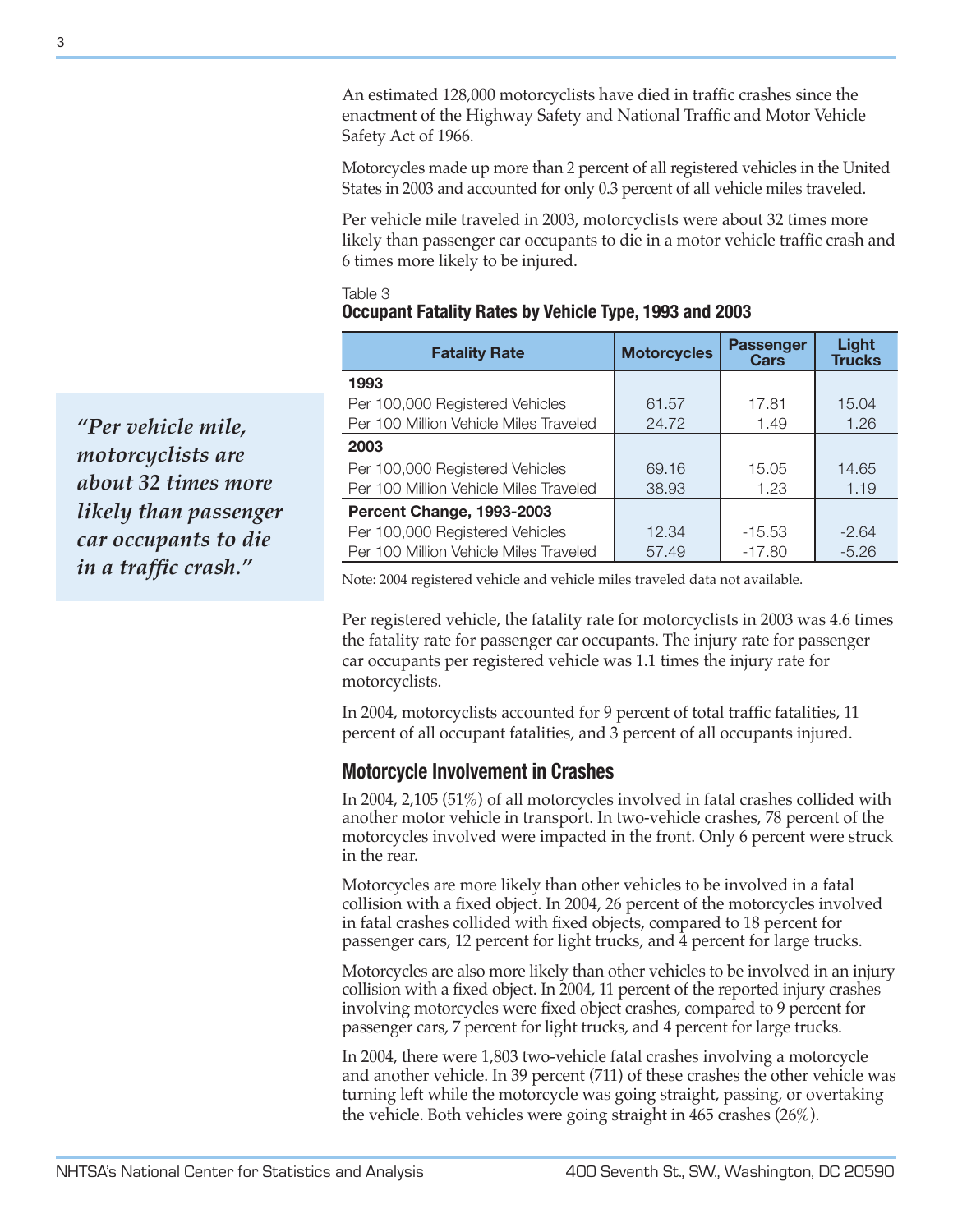*NHTSA considers a crash to be speeding-related if the driver was charged with a speeding-related offense or if an officer indicated that racing, driving too fast for conditions, or exceeding the posted speed limit was a contributing factor in the crash.*

In 2004, 36 percent of all motorcyclists involved in fatal crashes were speeding, approximately twice the rate for drivers of passenger cars or light trucks. The percentage of alcohol involvement was 31 percent higher for motorcyclists than for drivers of passenger vehicles.

#### Table 4 **Motorcycle Rider Fatalities by Age Group, 1994 and 2004**

|      |       | <b>Age Group</b> |       |                |              |
|------|-------|------------------|-------|----------------|--------------|
| Year | <30   | $30 - 39$        | $40+$ | <b>Unknown</b> | <b>Total</b> |
| 1994 | 1.170 | 608              | 541   |                | 2,320        |
| 2004 | .291  | 869              | i,847 |                | 4.008        |

Table 5

## **Motorcycle Rider Fatalities by Engine Size, 1994 and 2004**

|      | <b>Engine Size</b> |           |             |               |              |
|------|--------------------|-----------|-------------|---------------|--------------|
| Year | <b>Up to 500</b>   | 501-1.000 | 1.001-1.500 | Other/Unknown | <b>Total</b> |
| 1994 | 311                | 1,038     | 633         | 338           | 2.320        |
| 2004 | クイク                | 1,631     | 1.542       | 623           | 4.008        |

# **Licensing**

In 2004, 24 percent of motorcycle operators involved in fatal crashes were operating the vehicle without a valid license, while only 12 percent of passenger vehicle drivers in fatal crashes did not have a valid license.

Motorcycle operators involved in fatal traffic crashes were 1.3 times more likely than passenger vehicle drivers to have a previous license suspension or revocation (15% and 12%, respectively).

#### Figure 1

## **Previous Driving Records of Drivers Involved in Fatal Traffic Crashes, by Type of Vehicle, 2004**



*"Nearly one out of four motorcycle operators in fatal crashes in 2004 were operating the vehicle with an invalid license."*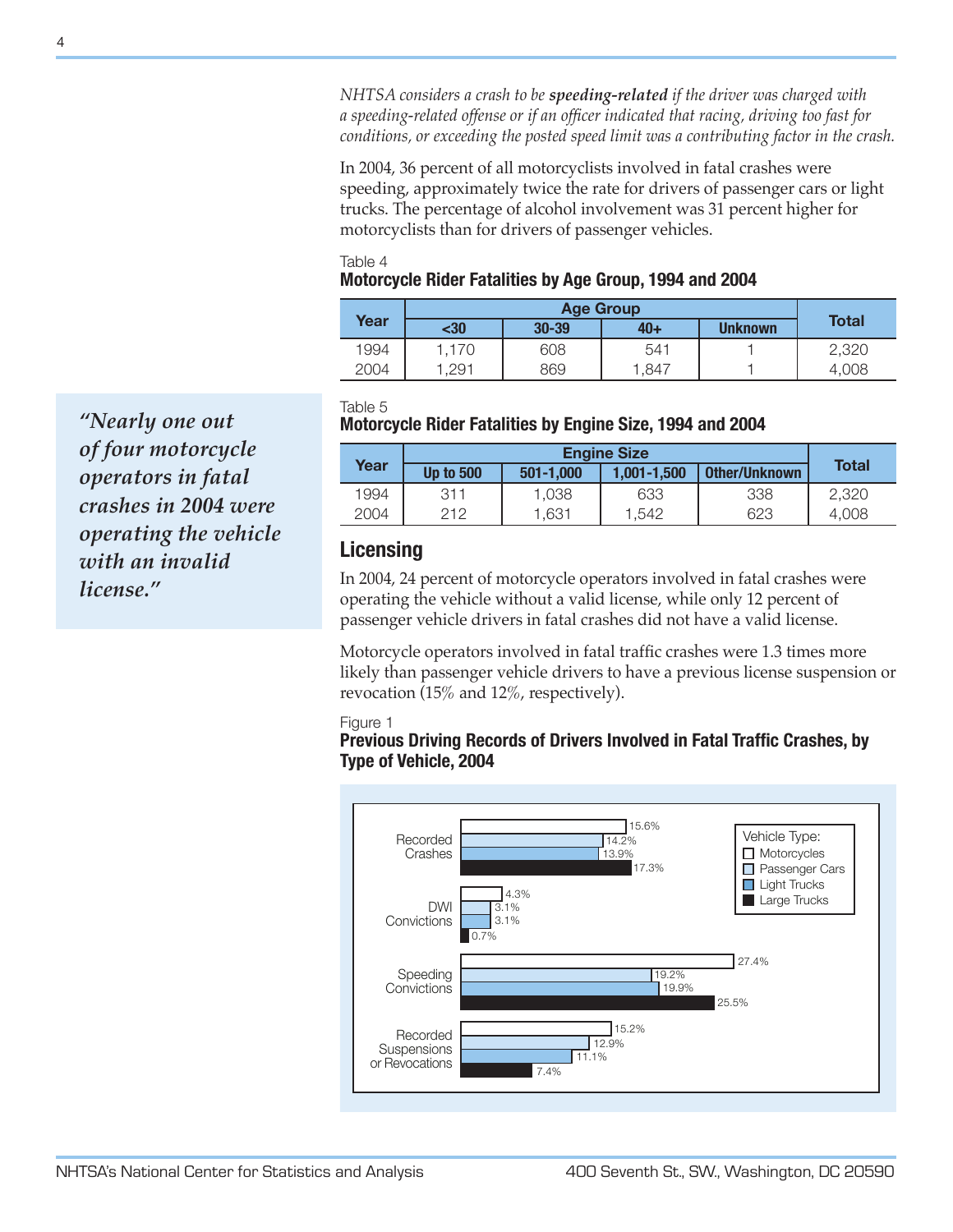*"Forty-one percent of the motorcycle operators who died in single-vehicle crashes in 2004 had BAC levels of .08 g/dL or higher."*

*"In fatal crashes in 2004, a higher percentage of motorcycle operators had BAC levels of .08 g/dL or higher than any other type of driver."*

In 2004, 4.3 percent of motorcycle operators involved in fatal crashes had at least one previous conviction for driving while intoxicated on their driver records, compared to 3 percent of passenger vehicle drivers.

# **Alcohol**

In fatal crashes in 2004, a higher percentage of motorcycle operators had blood alcohol concentration (BAC) levels of .08 grams per deciliter (g/dL) or higher than any other type of motor vehicle driver. The percentages for vehicle operators involved in fatal crashes were 27 percent for motorcycles, 22 percent for passenger cars, 21 percent for light trucks, and 1 percent for large trucks.

In 2004, 28 percent of all fatally injured motorcycle operators had BAC levels of .08 g/dL or higher. An additional 6 percent had lower alcohol levels (BAC .01 to .07  $g/dL$ ). The percentage with BAC .08  $g/dL$  or above was highest for fatally injured operators between the ages of 35 and 39 (39%), followed by ages 40 to 44 (38%) and ages 45 to 49 (34%).

Forty-one percent of 1,672 motorcycle operators who died in single-vehicle crashes in 2004 had BAC levels of .08 g/dL or higher. Sixty percent of those killed in single-vehicle crashes on weekend nights had BAC levels of .08 g/dL or higher.

## Figure 2





Motorcycle operators killed in traffic crashes at night were 3 times more likely than those killed during the day to have BAC levels of .08 g/dL or higher (42% and 13%, respectively).